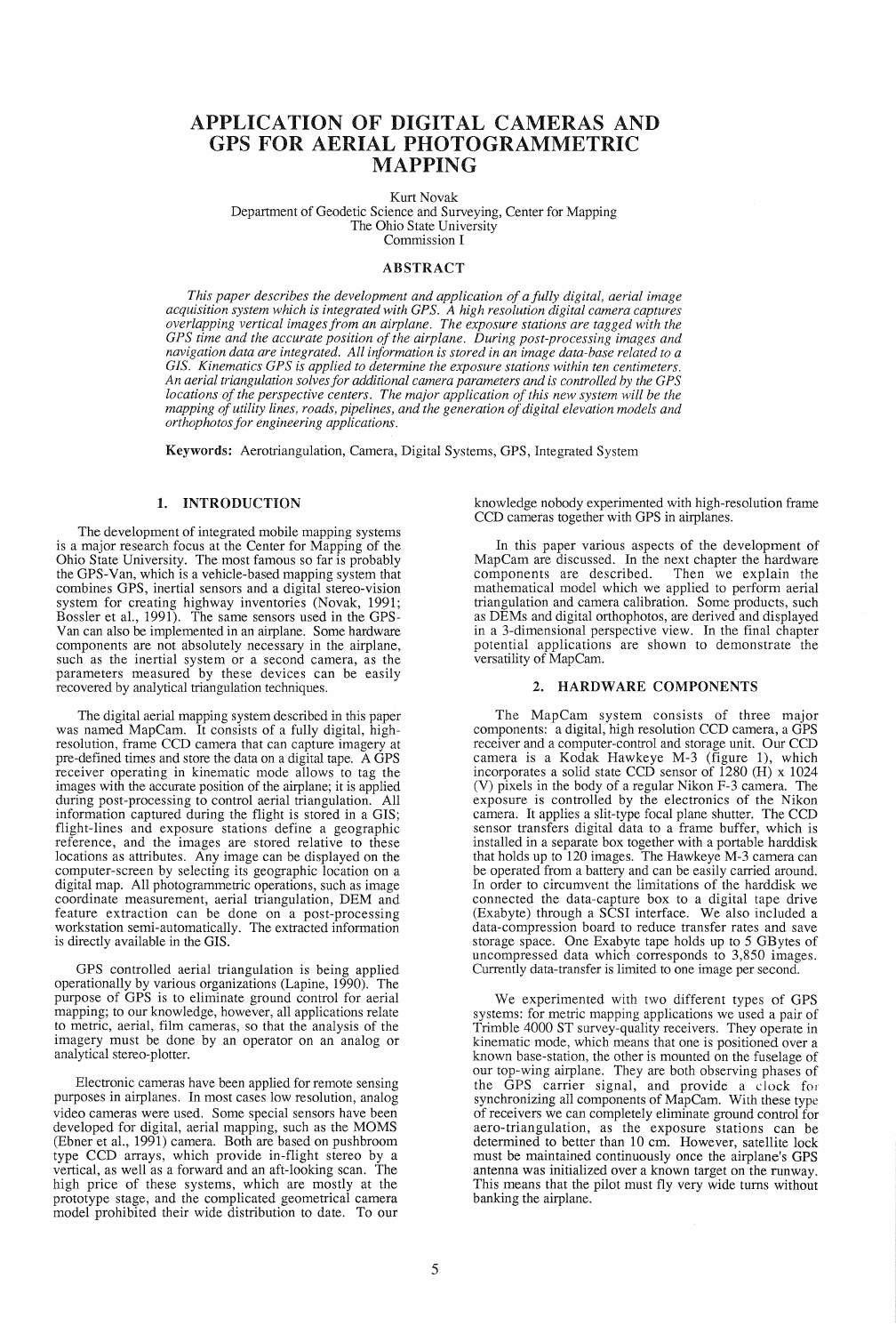

*Figure* 1: *The Hawkeye M-3 high-resolution, digital camera system.* 

For coarse positioning of the airplane and navigation purposes we installed a Navstar real-time differential GPS system. This unit sends the base-station corrections via a radio link to the airplane's receiver, so that an improved<br>position is immediately available. As pseudo-ranges are measured the accuracy of this method is in the range of 1-5 meters, which is sufficient for many remote sensing purposes and tagging the images in a data-base.

Finally, the system is being controlled by a board level PC, which is installed with most other components in a portable box. We do not use a hard-disk in the airplane, as the storage requirements during operation are minimal; instead a small RAM-disk was included. The PC software receives time signals from the GPS receiver, it computes the corresponding exposure time of the camera and activates the shutter. The user interface consists of a flat-screen with a touch panel overlay. It displays information from all sensors, as well as a small video image of the area covered<br>by the most recent exposure. As there is no keyboard the user simply selects functions by hitting buttons on the touchscreen.

A diagram of the full MapCam system is shown in figure 2. Notice that the GPS units are exchangeable dependent on the application and its accuracy requirements. This equipment was installed a Cessna 207 aircraft owned by the Ohio Department of Natural Resources.



*Figure* 2: *Layout of the complete MapCam system.* 

## 3. SYSTEM CALIBRATION

Before MapCam can be used for aerial mapping all sensors (Hawkeye M-3, GPS) must be calibrated. We need to determine the geometry and distortions of the camera, the offset of the GPS antenna's phase center from the perspective center of the digital camera, as well as any time delay between the shuttering of the camera from the PC and the actual exposure of the image.

## 3.1 Camera Geometry

As the Hawkeye M-3 uses major components of an amateur camera (Nikon F-3), its interior orientation is unknown. We assume that the CCD sensor itself is free of distortions, such as unflatness or irregularity of pixelspacing. The manufacturer of the sensor  $(Kodak)$  specifies the size of its square pixels as 16 microns. This results in a sensor size of 20.48 mm x 16.38 mm, which is smaller than regular 35 mm film. Therefore, we have to use a fairly short focal length to get wide angle coverage. We chose a.20 mm lens which was focused to infinity. The focusing ring was taped at that position to' avoid changes of the mtenor orientation.

Using a 3-dimensional test-field, which was established on a building at The Ohio State University, we performed a pre-calibration of the camera. Its major purpose was to. determine a good approximation of focal length and principal point, as well as to estimate lens-distortions. The precalibration was computed by standard analytical techniques: the bundle-solution with self-calibration and additional parameters. The results of this adjustment show the great potential of a high-resolution digital camera; the bundle solution also considered radial distortions which can considerably improve the results when corrected (Table 1).

We will apply these parameters for aerial triangulation to find out, if self-calibration is necessary for each block of images.

## 3.2 Antenna Offset

The vector between the perspective center and the phasecenter of the GPS antenna must be derived. This offset can be included in the aerotriangulation as control information. The offset vector must be determined in the image coordinate system (figure 3). It is applied to bundle adjustment by constraint (2) which relates a perspective center  $O_i$  with the corresponding GPS position  $G_i$ . The offset vector  $\Delta O$  is transformed into the ground coordinate system by the rotation matrix  $R_i$ .

$$
G_i = O_i + R_i \left(\Delta R_i\right) \Delta Q \tag{2}
$$

*with: Gi ........ GPS position for exposure station* i, *0i* ....... *.perspective center of image* i,  $R_i$ ........*rotation matrix of image i*,  $\underline{AR}_i$ ......*correction for camera leveling if recorded during the flight,* 

#### .J.Q ....... *offset vector in the image coordinate system.*

The offset vector is tied to the motion of the aircraft. If the camera is attached to a mount which can be leveled during the flight, which means that the direction of the vector changes relative to the image coordinate system, it must be multiplied by another rotation matrix  $\Delta \dot{R}_i$  that considers these attitude changes.  $\Delta R_i$  can only be computed, if the angular changes caused by leveling the camera mount are automatically recorded during the flight. In our experiments we did not change the camera mount during operations, so that the initial calibration was maintained and  $\Delta R_i$  could be omitted.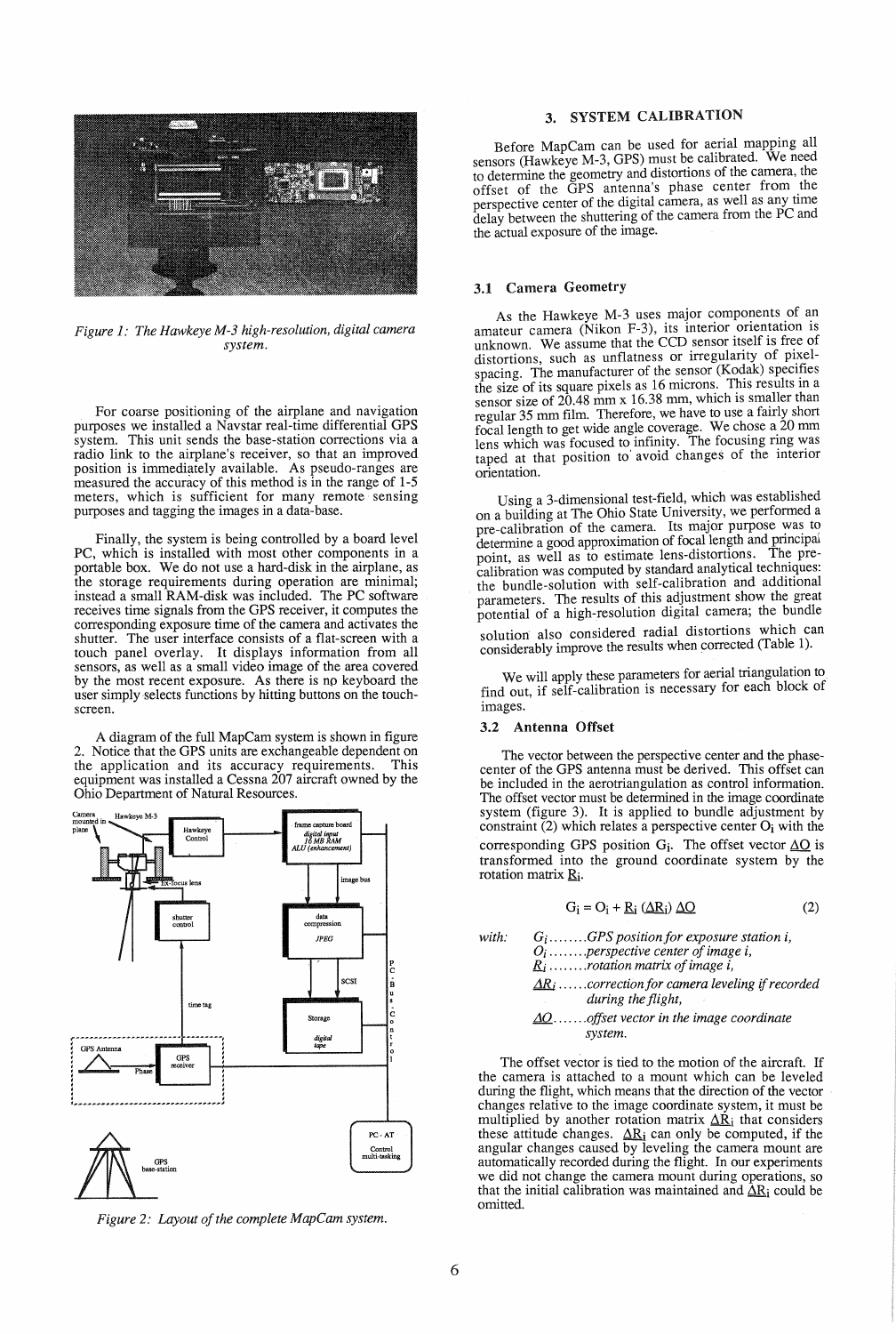| Method                   | $x_D$   mm                     | $y_n$ [mm]          | $c \, \text{[mm]}$   |
|--------------------------|--------------------------------|---------------------|----------------------|
| interior orientation     | $-0.009$ $(+0.011)$            | $-0.409$ $(+0.011)$ | $20.281$ (+0.019)    |
| w/radial                 | $-0.141$ $(+0.004)$            | $-0.434$ $(+0.004)$ | 20.354 $(\pm 0.006)$ |
| w/radial and decentering | $-0.152 \left( +0.008 \right)$ | $-0.337$ $(+0.009)$ | $20.371$ (+0.006)    |

*Table 1: Results of the pre-calibration of the Hawkeye camera: interior orientation parameters (principal point x<sub>p</sub>, y<sub>p</sub>, focal length: c) were derived by different versions of the bundle adjustment. The values in the brackets give the estimated precision.* 



*XL, YL, ZL* ...... *.local grid coordinate system, x, y,* z ............. *.image coordinate system.* 



All measurements in the airplane were done in the hangar with the airplane strapped to the floor in a position which comes close to the one it would assume during flight. A test grid was laid out beneath the aircraft to define a local coordinate system  $(X_L, Y_L, Z_L)$  in which the offset vector  $\Delta$ O was determined. First, an image of the grid was captured by the Hawkeye M-3 camera in its mount. This is possible as the short focal length of the digital camera has a large field of view and thus creates a sharp image of the grid even at this short distance of about 1.5 m. Then, a number of theodolite intersections were measured to locate the GPS antenna's phase center G, its vertical projection onto the grid  $(G<sup>n</sup>)$ , and a number of grid points on the floor. All coordinates were determined in the local grid system. Additionally, we marked a point G' at the bottom of the airplane, which is used to initialize the GPS survey of the mapping flight over a known target with a plumb. The image coordinates were measured in the grid images. Together with the interior orientation from the pre-calibration they were used to compute the perspective center (0) and the camera attitude in the grid system. The offset  $\Delta O_L$  is defined as the vector from 0 to G. By applying the rotation matrix it is transformed into the image coordinate system (3).

$$
\underline{\Delta O} = \underline{R}_L^T \cdot \underline{\Delta O_L} \tag{3}
$$

*with:*  $\underline{\Delta Q}$ ........ *offset vector in the image system,*  $\Delta Q_L$  ....... *offset vector in the local grid system*, RL ......... *rotation matrix of the captured image.* 

During our first test flights the offset vector was calibrated as  $\Delta Q = (1.695, -0.269, 1.434).$ 

#### 3.3 Time Delay of the Shutter

During our first test flights we found that there is a delay between the exposure time recorded by the computer and the

time when the shutters actually opened. This is due to the fact, that the PC sends a signal to the Hawkeye and records the GPS time of this signal. However, the exposure is somewhat delayed due to the electronics transmitting the signal. This delay can be as large as 1 millisecond, which corresponds to an offset of 5 cm if the aircraft is traveling at a velocity of 160 km/h.

There are two ways to calibrate this delay  $\Delta t$ : first, one can try to measure it with an oscilloscope and a light sensitive diode behind the shutter. This would tell us, how long the camera takes to respond, once the signal was transmitted from the PC. The other approach would try to correct for  $\Delta t$  by an additional block-invariant parameter in the bundle-solution. The problem is that this parameter is fully correlated with the principal point coordinate  $x_p$  (if the camera's x-axis is parallel to the flight line). This would

only be a problem, if a self-calibration is computed during aerotriangulation.

#### 4. OPERATION OF MAPCAM AND POST-PROCESSING

For the test flights conducted with the first version of the MapCam system we used a Cessna 207 aircraft. It had a hole and camera mount in the bottom, so that we only had to install a small adapter for our Hawkeye camera. The installation of all equipment takes about half an hour, not including the calibration which was done separately. Once a basic operation test was performed in the hangar, the airplane was taxied to a known target on the runway of the airport. By using a plumb line the horizontal offset between this position and the GPS antenna is determined, the vertical offset is already known from the original calibration. By this procedure the GPS survey is being initialized. From this time on the pilot must try to maintain continuous satellite lock, which is possible if the airplane is not tilted more than 10° during the flight. We managed to avoid cycle-slips during both test-flights which lasted more than one hour each. After the flight the known point was revisited to close the survey.

Once airborne, the operation of MapCam is straight forward: the operator simply hits a button to start capturing images. This can be done at time intervals larger than one second, or at a constant, user-defined overlap. In the latter case MapCam uses on-line navigation data from GPS to determine the airplane's speed and relative position changes.

After the flight, post-processing of the GPS measurements is completed by combining observations of base and rover stations. Either pseudo-ranges or phase measurements can be analyzed, dependent on the requirement. As a result we obtain the flight-lines with the images attached as attributes (figure 4).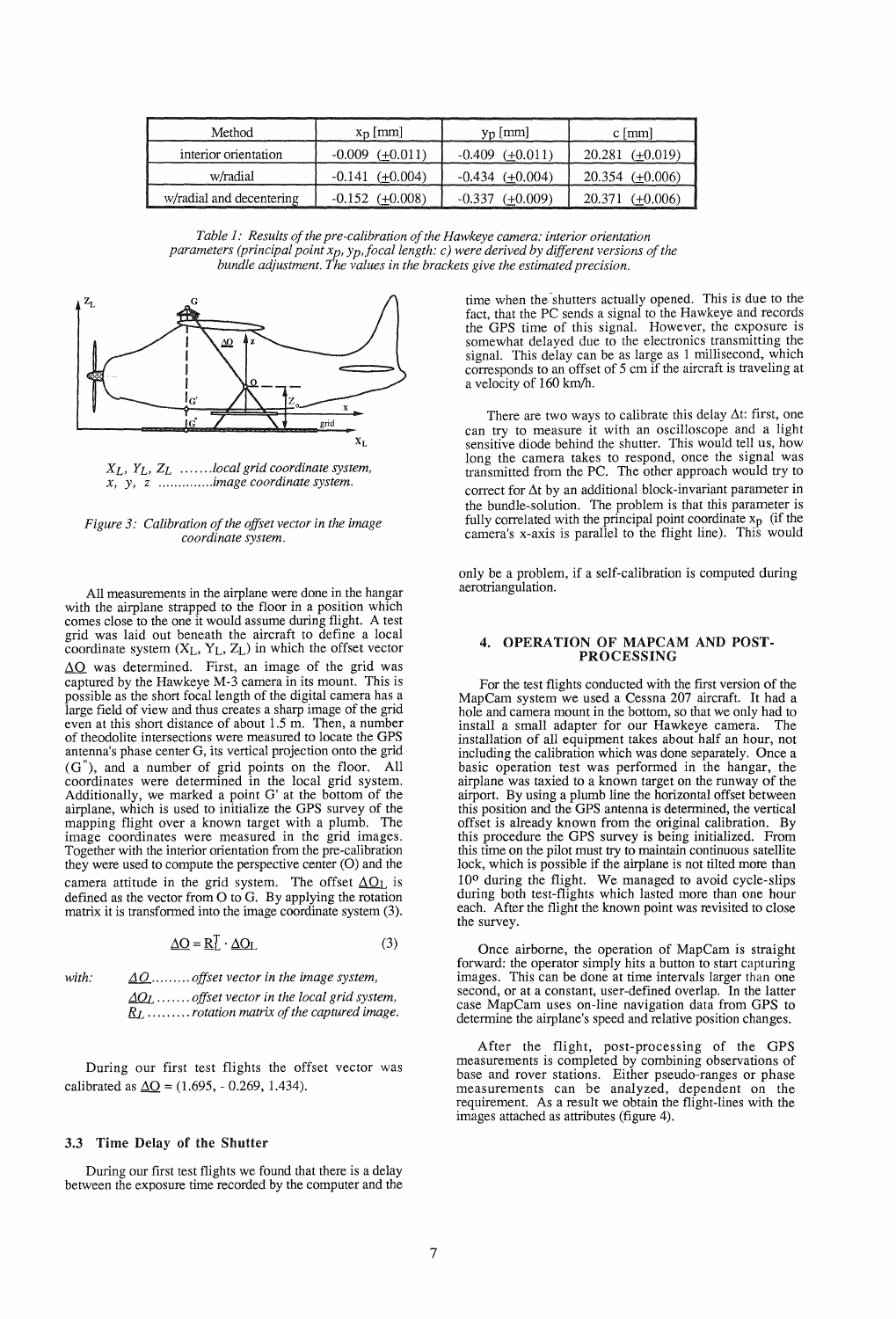

*Figure 4: Flight-lines of the first test-flight after differential GPS processing. The images are marked by circles.* 

Image coordinates can be measured in any digital image processing system on a computer monitor. We used the ERDAS Digital Ortho Module for image analysis. A number of check and tie-points were measured in the digital images. Together with the GPS flight-lines, the interior orientation and the offset vector a bundle triangulation can be computed to determine the exterior orientations of all photos. The orientation data is applied for various post-processing tasks, e.g. the derivation of digital elevation models (DEMs) and orthophotos. Figure 5 shows a MapCam Image of the Columbus Zoo.



*Figure* 5: *MapCam image covering the Columbus Zoo. The ground resolution is* 25 *cm per pixel, the image covers an area of* 320 *m by* 256 *m, and was taken at a flying height of 300 m above the ground.* 

## 5. CONCLUSIONS

Although research on MapCam is not completed yet, we found that a digital, aerial, GPS-controlled mapping system has a great potential for fast, spatial data collection. The major advantage over conventional aerial surveys is its quick tum-around time, as digital imagery is immediately available for image analysis after the flight. The resolution of digital cameras will not match film in the near future, but for many applications, MapCam provides enough detail and accuracy. Digital mapping cameras will become especially important with the availability of digital softcopy workstations. As scanning of aerial photography is a very time consuming and expensive task, users will sacrifice resolution for speed and currency of the data.

The current version of MapCam is still closely related to conventional, aerial mapping systems. However, there are a number of enhancements and modifications we plan in the future. First, a number of video cameras of lower resolution should be added. Each one would be equipped with a filter to capture a narrow spectral band. This would result in multispectral, aerial images, which could be applied for various remote sensing tasks. The other major enhancement would be the installation of a camera-pair in an airplane to map 3-dimensional positions in real-time. A major application would be the mapping of power-lines. The two cameras would be installed at the wing-tips. This would allow for stereo-positioning in a local coordinate system relative to the airplane. If the plane would fly relatively low the accuracy would be acceptable for many applications. In order to get absolute coordinates three GPS antennas would be installed at the wing-tips and the vertical stabilizer. They would provide both global positions and attitudes of the aircraft. This so-called Utility Mapping System is currently being designed at the Ohio State University; we believe that it will allow the user to map global positions form an airplane in real-time.